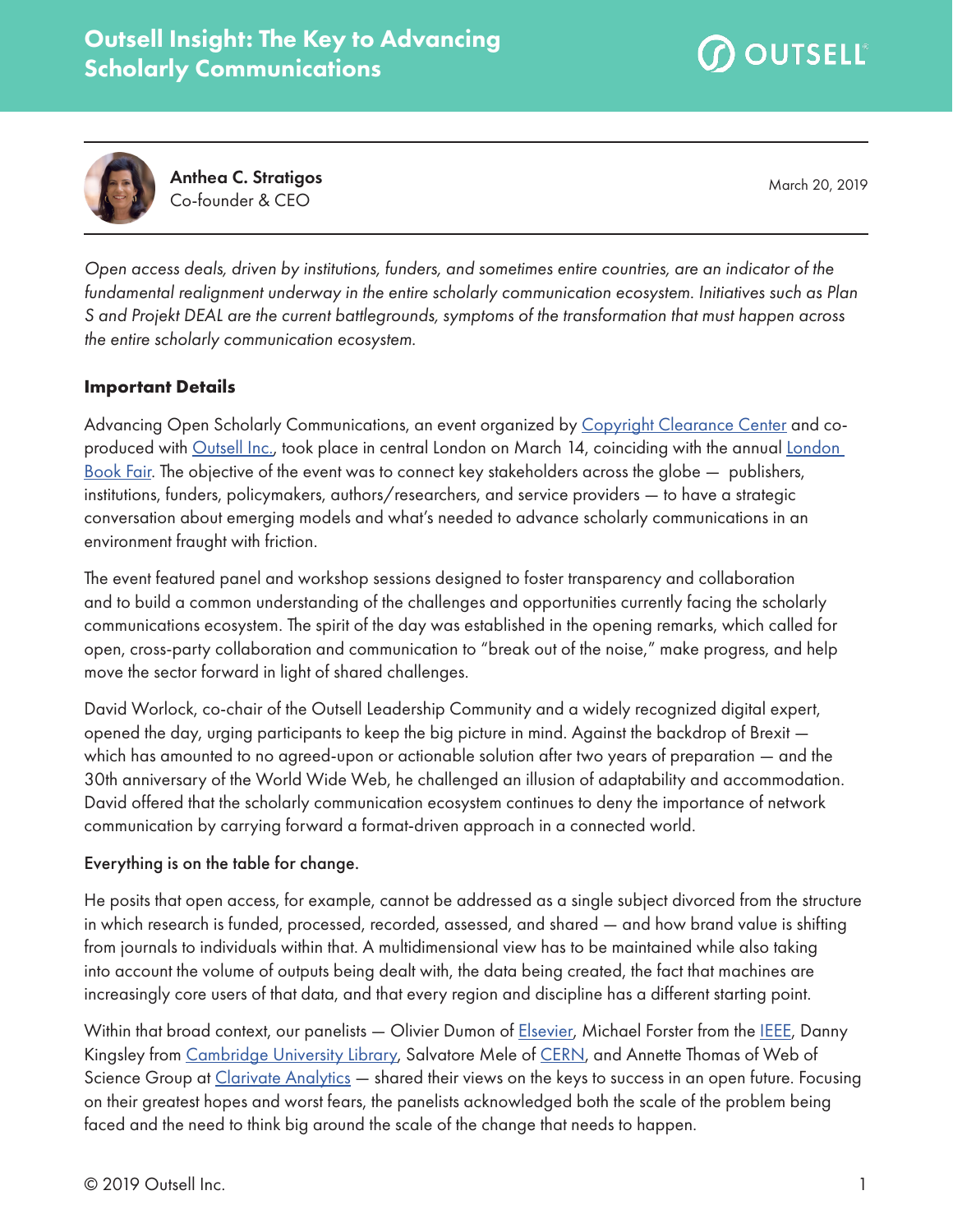

Calling for a source-neutral, transparent, and interoperable ecosystem that places the researcher at the center of the process, they described the information system supporting research as broken — from search and discovery, across certification and access, to evaluation. They highlighted the importance of finding a way to achieve redistribution of resourcing within the current system to allow readers to read and authors to publish as freely and as widely as possible. They expressed concern that the current direction of travel — regarding [Plan S](https://www.coalition-s.org/), for example — would simply serve to underline an ongoing system of haves and have-nots unless it develops in a way that does not impact quality and exclude participants.

While encouraged that Plan S has enhanced attention to the issues at stake, one panelist urged participants to leverage that attention to work together to solve shared problems and avoid the risk of the views of different stakeholders becoming ever more entrenched.

They agreed that fundamental change was needed, as scholarly publishing is at the end of a long research process, and they spoke of thinking big and embracing transformation. The scale of the challenge requires stakeholders to work together, with a key area of focus being the need to find different ways to define value and contribution across the ecosystem.

It also requires that we bring in stakeholders — such as government leaders who control funding and university leaders who control university budgets and reward systems — who are not typically present in these conversations. It requires an acceptance that sacrifices will need to be made now to remain relevant in the future and that enormous opportunities will be available for those who embrace the change that must occur.

The event moved into an active discussion with smaller working groups, representing members from all stakeholders at each table, addressing questions designed to create debate, surface a range of perspectives, and identify key insights and potential follow-up actions. In thinking about how to overcome the perceived inertia present across the research ecosystem, participants made the following observations:

- Stakeholders felt trapped by a narrative that had become too restricted around open access publishing. Future developments need to take the broader open research narrative into account and place both the quality of research and the needs of the researcher at their center.
- The research ecosystem must be founded on trust, with the quality imperative a key part of that. The ability to share outputs is a factor, but stakeholders want to be confident that those outputs are accurate, reproducible, validated, and of high quality.
- Researchers need to operate in a fully open network, working digitally and globally, with a quality filter applied to ensure that the research being shared for the public good is "open science and not open nonsense."
- Nuance is key, and it must be recognized that one size does not fit all: In a system of nuanced markets, geographies, disciplines, organizational approaches, and business models, no single solution is the answer.
- Mapping the ecosystem and using a shared vocabulary to describe the total value each stakeholder makes today was one key idea posited for beginning the journey to build trust and identify areas ripe for evolution and efficiencies.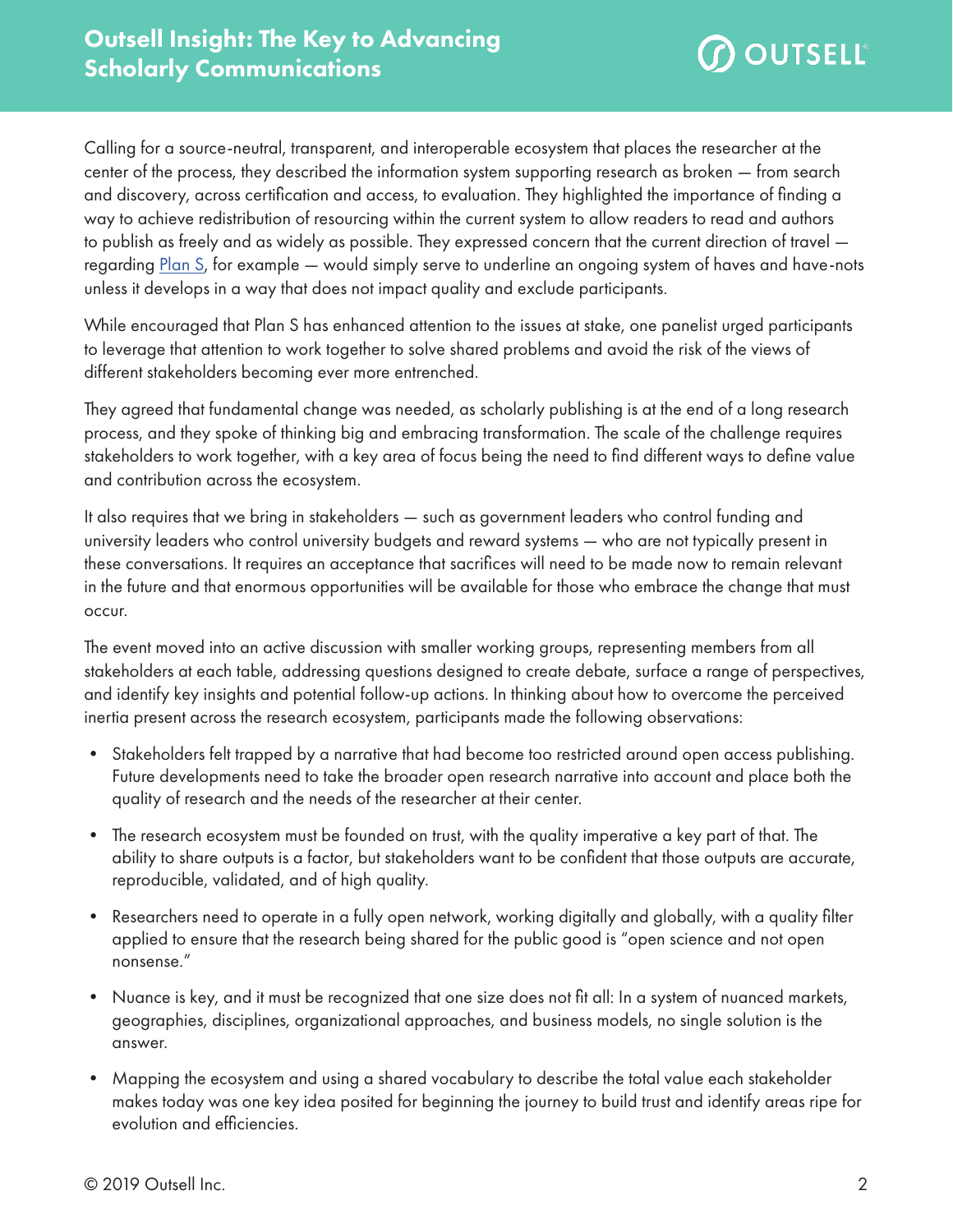

The group also discussed how scholarly Societies can survive and thrive in the era of Plan S, where hybrid and mirror journals are considered noncompliant with emerging funding mandates. Key themes emerged around the right to survive, the need to define value, and again, the importance of distinctions, as participants shared their views.

Stakeholders cannot assume that any of them has a right to survive in a time of change. For Societies, it therefore becomes critical to define what value they offer and how that may need to change. By what are their researcher communities motivated? What do they want their Societies to offer? These are critical answers to understand and address for long-term success.

While no two Societies are the same, participants felt that they typically have a shared desire to be trusted brokers for their research communities. Their ability to provide open solutions, however, is contingent on their starting positions, with every organization having a different relationship in terms of incomes versus costs.

Equally, Societies operate at different speeds, have differing abilities around reaction to change and different regional perspectives. Given this, some participants were keen for Societies not to be viewed as acceptable casualties of change but as valued stakeholders needing certain levels of support — in terms of additional investment, perhaps, or through extended timescales to support their transitions. Ultimately, they too must adapt and, to do so, put value to researchers and their communities at the center of what they offer.

The final session of the day was an informal panel discussion again involving stakeholders from across the ecosystem: Diego Baptista from the [Wellcome Trust](https://wellcome.ac.uk/), William Bowes from the [Publishers Association](http://www.publishers.org.uk/), information professional Petra Labriga, Tasha Mellins-Cohen of [The Microbiology Society,](https://microbiologysociety.org/) Brandon Nordin from [American Chemical Society,](http://www.acs.org/) and Paul Peters of [Hindawi](http://www.hindawi.com/).

The panelists each shared their views on their key takeaways from the day, after which the floor was opened up and all participants invited to contribute. Key themes from across the discussion included the following:

- The need for more researcher involvement in discussions around challenges and potential solutions that directly impact them. Scholar choice remains a fundamental tenet.
- The necessity of having policy makers engaged, and perhaps even better educated, about the impact and unintended consequences that changes in the research sector may cause, given research's impact on economic success and innovation and on educational institutions.
- The importance of full attention to addressing challenges at a more detailed, specific level.

Toward the end of the day, the 800-pound gorilla in the room surfaced: Fundamental change will not occur without changes to both individual stakeholder motivations to hold onto current money flows in the value chain and the researcher reward system which has long been built around "publish or perish".

The group posited that if the value chain in the scholarly ecosystem wasn't understood, and the monetary and reward systems along that chain addressed, then the heart of the issue may never change. In the words of one participant: "the incentives for different stakeholders in the system are misaligned."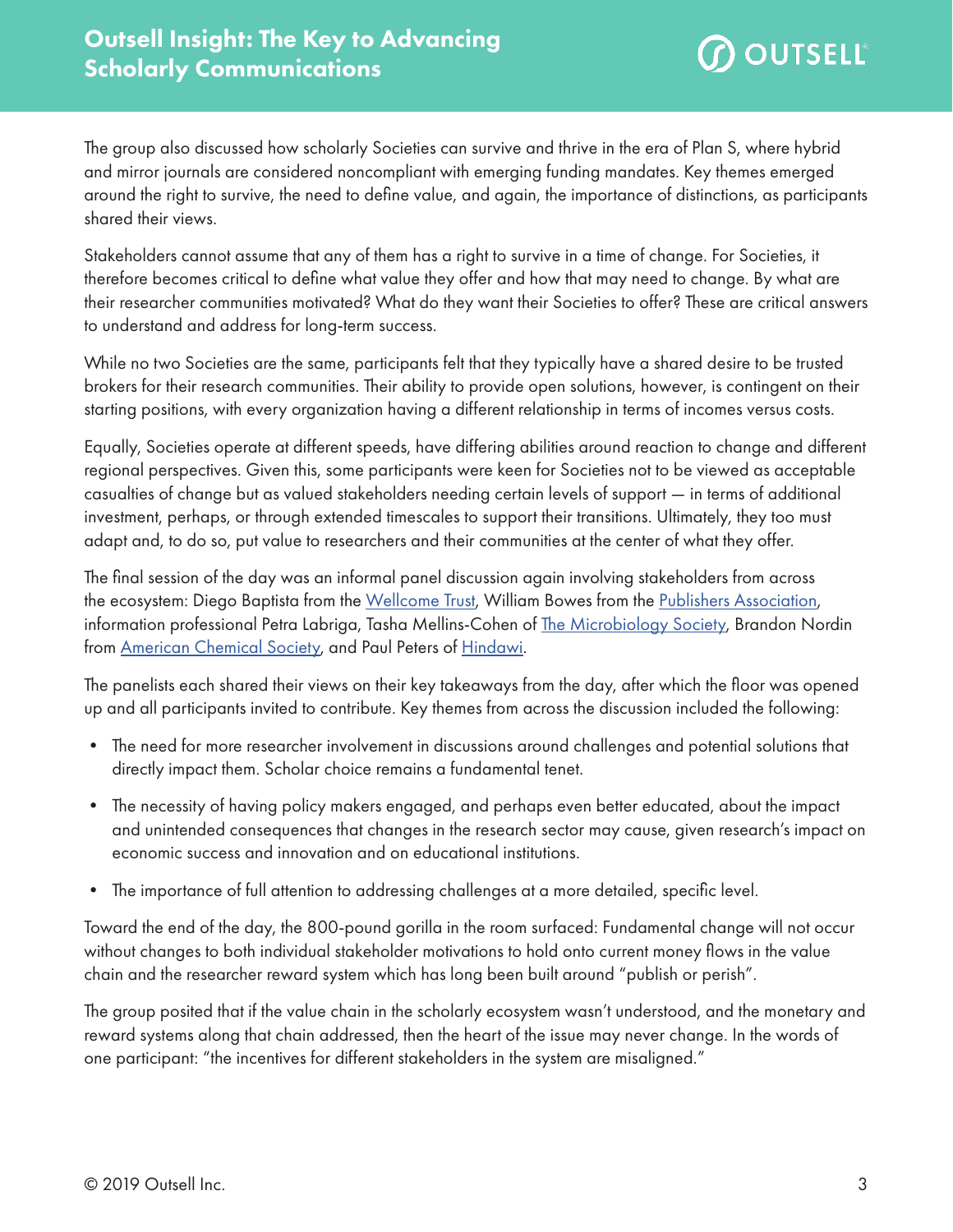

# **Why This Matters**

The natural question following the event is: What next? From the outset, one of the event's goals was to bring together a wide group of stakeholders to establish a balanced set of views and voices. The intent was to begin a healthy dialog toward a shared goal of creating a healthy system for scholarly communications and the discovery and innovation it fosters.

There were good levels of engagement, and we agreed that more "voice of the researcher" was necessary. Societies, in particular, must understand and represent that voice, and policymakers need to be part of the conversation to understand the implications of decisions and to enable necessary discussion that must occur without fear of anti-trust or "bashing" of publishers who offer value in the system. At the same time, it is essential to posit new models. What if the peer-review process is reversed, with crowd-sourced peer review from within the network, with a lighter touch of editorial oversight and curation?

The importance of better data was emphasized, both in terms reproducibility and in informing the business and operations of scholarly publishing. There was general recognition that data is siloed across the industry and that without better actionable data, business insights would be hard to come by and decisions hard to properly inform.

We also see Plan S as a tactical item in a much broader strategic imperative:

- The need to transform the scholarly research ecosystem is endemic, stretching from one end of the research value chain to the other, expanding far beyond the narrow focus on OA.
- Nuance is key: A one-size-fits-all approach is not going to work given the regional, disciplinary, and resource-level differences that occur across the system. This is not stakeholders trying to deny the inevitable change that needs to occur but a fundamental challenge that needs to be accounted for and addressed within future developments.
- No stakeholder has an inherent right to survive in a changing world. Sacrifices are likely to be needed in terms of scale, revenues, and/or profitability — to remain relevant in the future.
- The ecosystem is at an "incentive impasse." The concept of value and how the money and incentive flow within the system have to be tackled as part of the same problem for fundamental transformation to occur: At the moment, the system is misaligned at both the macro- and micro-economic levels.

Plan S is a lightning rod for discussion and debate across the scholarly research ecosystem. The massive response to Coalition S's call for feedback highlights the level of support within the ecosystem for the underlying aims of Plans S and how seriously it is being taken by all stakeholders. At the same time, it can be seen as a blunt instrument removing choice from the market and without the necessary nuance of approach that will unite stakeholders around it.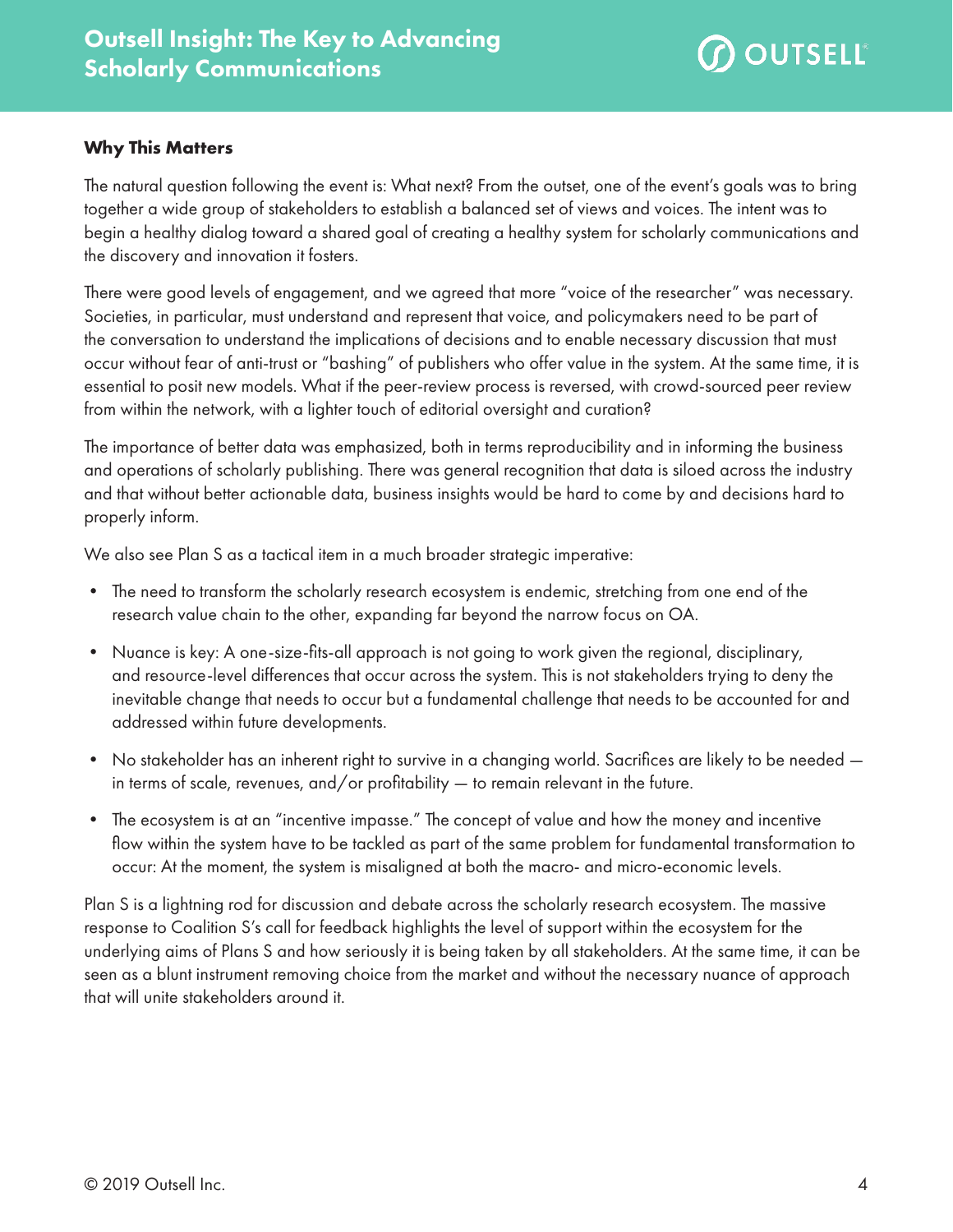

In Outsell's opinion, frustration with the system is at a breaking point, and Plan S remains a symptom of this. Scholarly communications are at a tipping point and its moment has come. Other sectors within the information industry have experienced structural change when market frustration peaked. Rental models for textbooks emerged as a response to perceived publisher greed. The music industry faced wholesale change through regulation, new entrants, and rogue players breaking copyright — in response to frustration about forced bundling or because the needs of musicians were fundamentally not being met. Structural change has been simmering since the late 1990s, and technology, an abundance of choice, and pressures on budgets are coalescing to create a reckoning.

Markets reach a breaking point, and it is often new players from the outside who envision new solutions because they have no legacy to protect. Indeed, within the scholarly ecosystem, it is time to reimagine the future or face a future where some new entrant does it for us. SciHub is Napster; what remains to be seen is who will be Spotify, Pandora, or Apple iTunes. We'd like to see change come from within. And we believe that an open ecosystem in science can offer better rewards longer term, both economic ones for those who enable it, and more importantly, for open science and the innovation it offers.

There are clear signs that stakeholders across the ecosystem are keen to move beyond high-level, theoretical discussions to addressing the complex, detail-driven specifics at the heart of the challenges we discussed. Plan S is a funder-driven example of that imperative.

Cohesive, collaborative, cross-party initiatives remain relatively rare and are needed. CCC and Outsell heard and will heed the call for more such dialog. Indeed, a journey of a thousand miles begins with the first step, and last week's Key to Advancing Scholarly Communications began that journey — aptly in the Royal Society of Arts, where so much innovation history has been made.